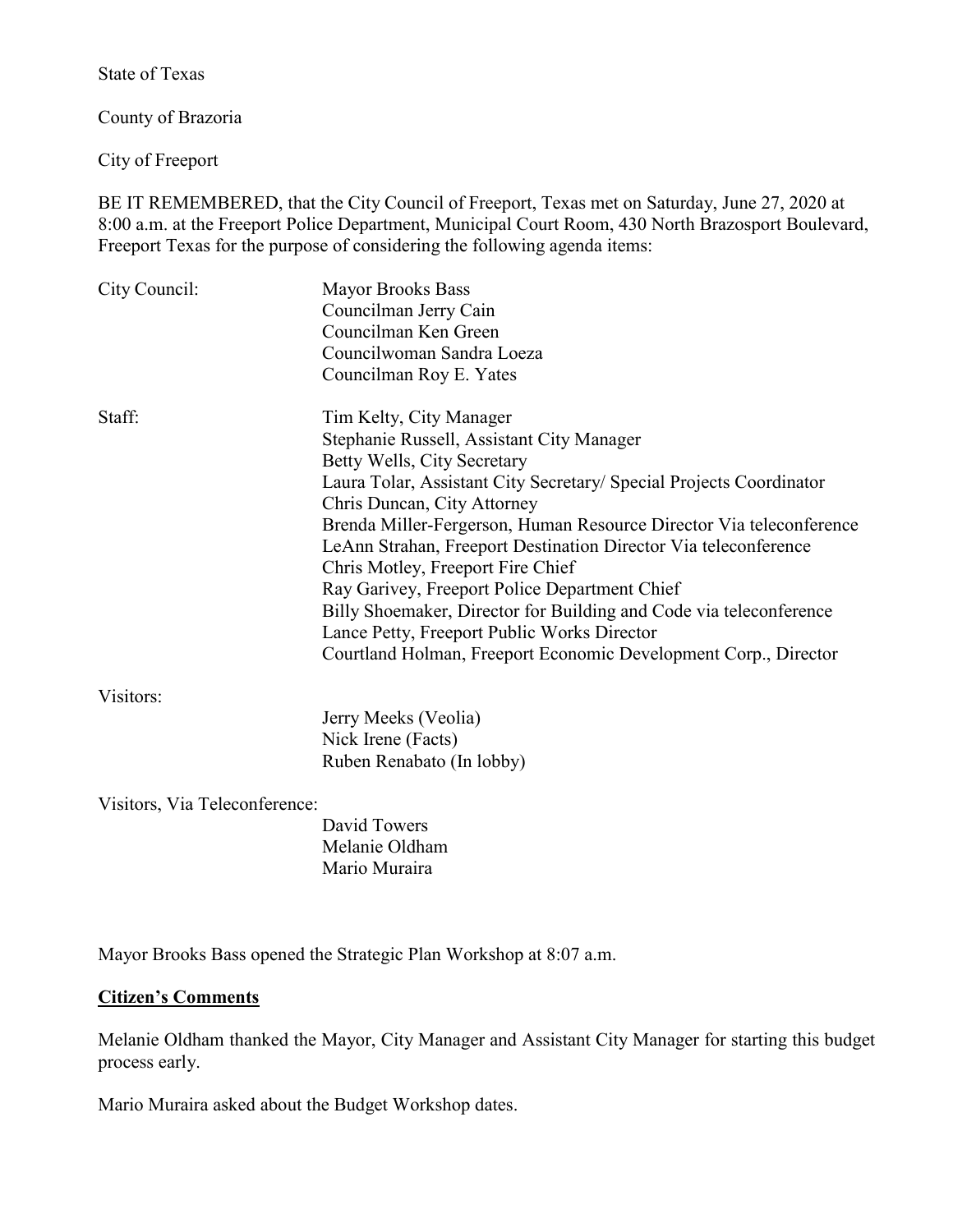David Towers thanked council for having this workshop.

## **WORK SESSION:**

City Manager Tim Kelty said that this is such an important process, and he applauds all of the Directors on all of the plans.

Each department director presented their annual departmental strategic plan to council.

Members of council discussed areas of importance.

Mayor Bass commented on the Summer Movie Night that is being held and hosted by the Freeport Culture, Recreation & Tourism Department on Friday Night's. He asked if the social distancing rules are being enforced, and he said that he will like to see this continue in the Fall if all guidelines are being followed. Mayor Bass suggested that there be advertisement be down 288B for the Culture, Recreation & Tourism Department. Mayor Bass asked about the exhibits that the Museum is wanting to bring in to the Museum. He asked about the screen on the Driving Range at the Golf Course if it would be just a one-sided screen. Mayor Bass spoke about the pot hole repairs, he asked is there a specific crew for this. Mayor Bass said that he is very interested in seeing the salary survey. He asked about the financial impact of adding financial staff, he asked if the \$90,000 included everything Stephanie Russell said everything including the computer. Mayor Bass asked what size sewer pipe is used, Jerry Meeks said for a home it is a four-inch pipe. He asked if the wastewater will improve with the repair to the trickle filter.

Councilman Cain asked about the attic space at the Rec Center, if this could be used for the storage needs.

Councilwoman Loeza asked about the Heritage House repair. She asked about the salary increase for the Community Development, if this will be for the new supervisor position and for the increase in pay for the Municipal Clerk position, she also said that she likes the goals that are set for Community Development. Councilwoman. Loeza questioned the garbage pickup. Ms. Loeza asked about the repairs for the cameras that are on the entrance of the City. She asked about the grant program that the Freeport PD applied for. Councilwoman asked Freeport Fire Chief about the Grant Writing that he talked about in his Strategic Plan, she asked if this person could work for several departments.

Councilman Yates asked about condemnation on property, his concern is there are several dangerous properties that need to be taken care of. He asked that Assistant Stephanie Russell to number her handouts so that it is easier to follow.

Councilman Green asked about the Exhibits that the Historic Commission is wanting to bring. Councilman Green said that he commends all the thought that was put into the Community Development Plan.

City Manager Tim Kelty spoke on the solid waste contract, on the recodification to the Ordinance Book, ditch maintenance, animal control with Brazoria County SPCA, the stormwater utility needs and document management.

Assistant Stephanie Russell asked council to write down what is important to them, and to post this on each departments board. She presented to council the new Preliminary Property Tax Projection, the Preliminary General Fund Projection for the 2020-2021FY & the 2020-2021 FY Budget Hearing calendar.